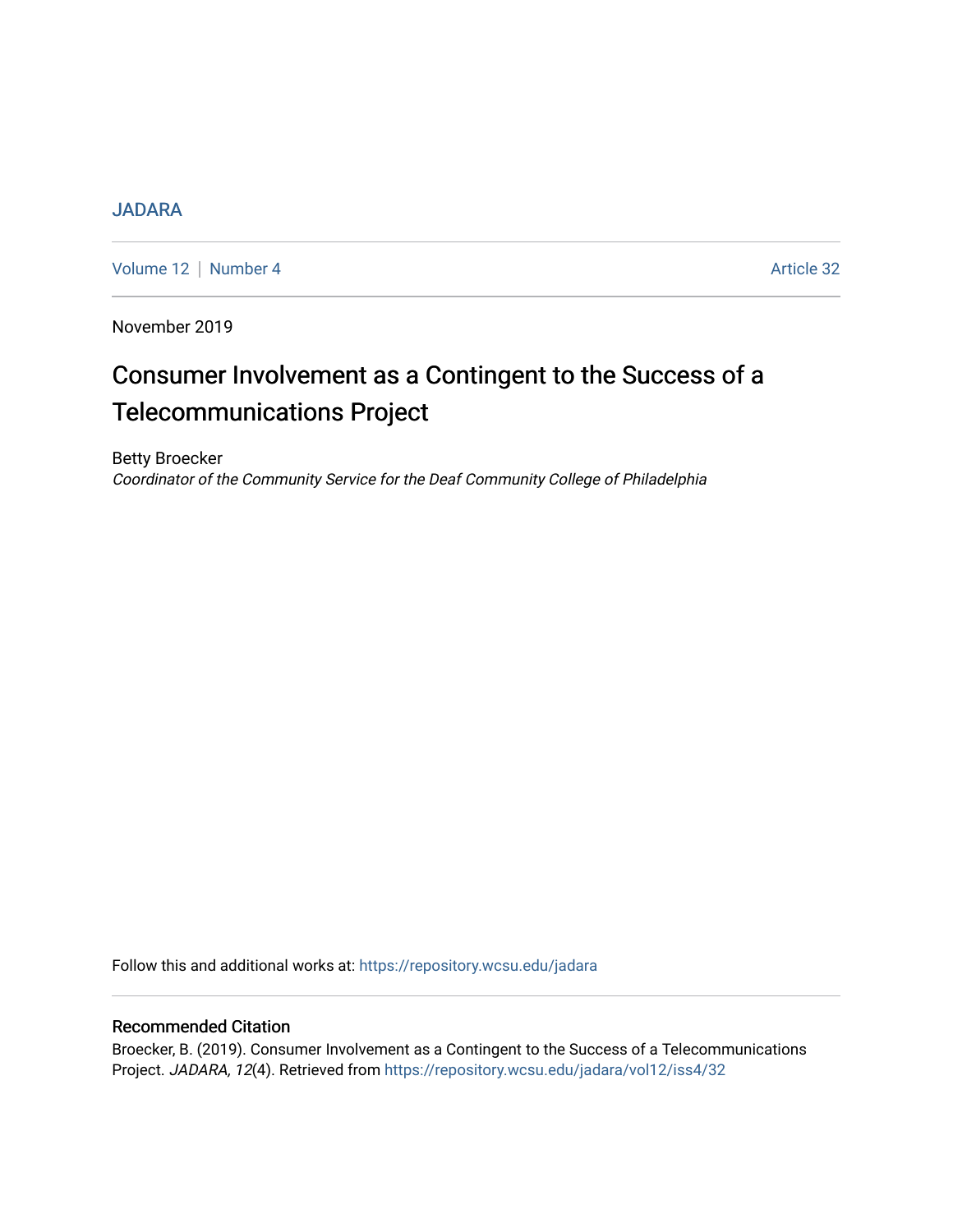# CONSUMER INVOLVEMENT AS A CONTINGENT TO THE SUCCESS OF A TELECOMMUNICATIONS PROJECT

#### Ms. Betty Broecker

Á

ź

This is a report about what deaf persons can do when provided with the time, the oppor tunity, and the means to an acquisition of selfconfidence that enable these persons to fully utilize and express their creative ideas and working talents.

In early 1976, when the Nevil Foundation of Philadelphia was contemplating funding the Nevil Telecommunications Project in that city, the Community Service Center for the Deaf at Community College of Philadelphia was ap proached as the ideal vehicle with which to in itially implement the mechanics of such a pro gram. With approval of funding a virtual cer tainty in June of that year, the Service Center began laying the ground work for the opera tion of the program out of the Center. The proposal to be finally approved included provi sions for the Service Center to carry out three basic functions:

- 1. Locate deaf persons who wished to secure Telecommunication Devices for the Deaf equipment;
- 2. Ascertain the individuals mechanical ability and psychological readiness to effectively use such equipment;
- 3. Provide classroom instruction where needed and then certify the individual as ready to receive the equipment of his/her choice.

To begin the Consumer involvement pro cess, prior to the June approval of the Project, a team was formed to develop the curriculum for the class room instruction component. This

team was formed in such a way that there would be both professional expertise and strong consumer involvement. Therefore the Service Center hired, with payment to be made from funds included in the Nevil Proposal for Curriculum Development, two experienced teachers of the deaf and two deaf consumers who were members of the Delaware Valley Telecommunications for the Deaf organiza tion, a local consumer group. These two origi nal deaf employees remain with the Project to this day.

The Curriculum Development team started out in what I will call a "typical fashion." That is, the two hearing teachers appeared to indicate that they had considerably more "know-how" than the two deaf consumers. The two deaf consumers more or less acqui esced to this established formula of operation. One deaf person could speak English quite well; the other used only American Sign Language. In time, the deaf person who used English became quite vocal, but the individual who used American Sign Language declined to speak up, although it would be this individual's views that would be of primary importance, since the project was seeking to serve a com munity composed largely of those who use American Sign Language. One of the hearing teachers who was serving as the chairperson of the group began to encourage and seek out the opinions of both deaf persons, but most especially those of the individual who used American Sign Language. It was soon evident that the American Sign Language-skilled per-

1

Ms. Broecker is Coordinator of the Community Service for the Deaf Community College of Philadelphia